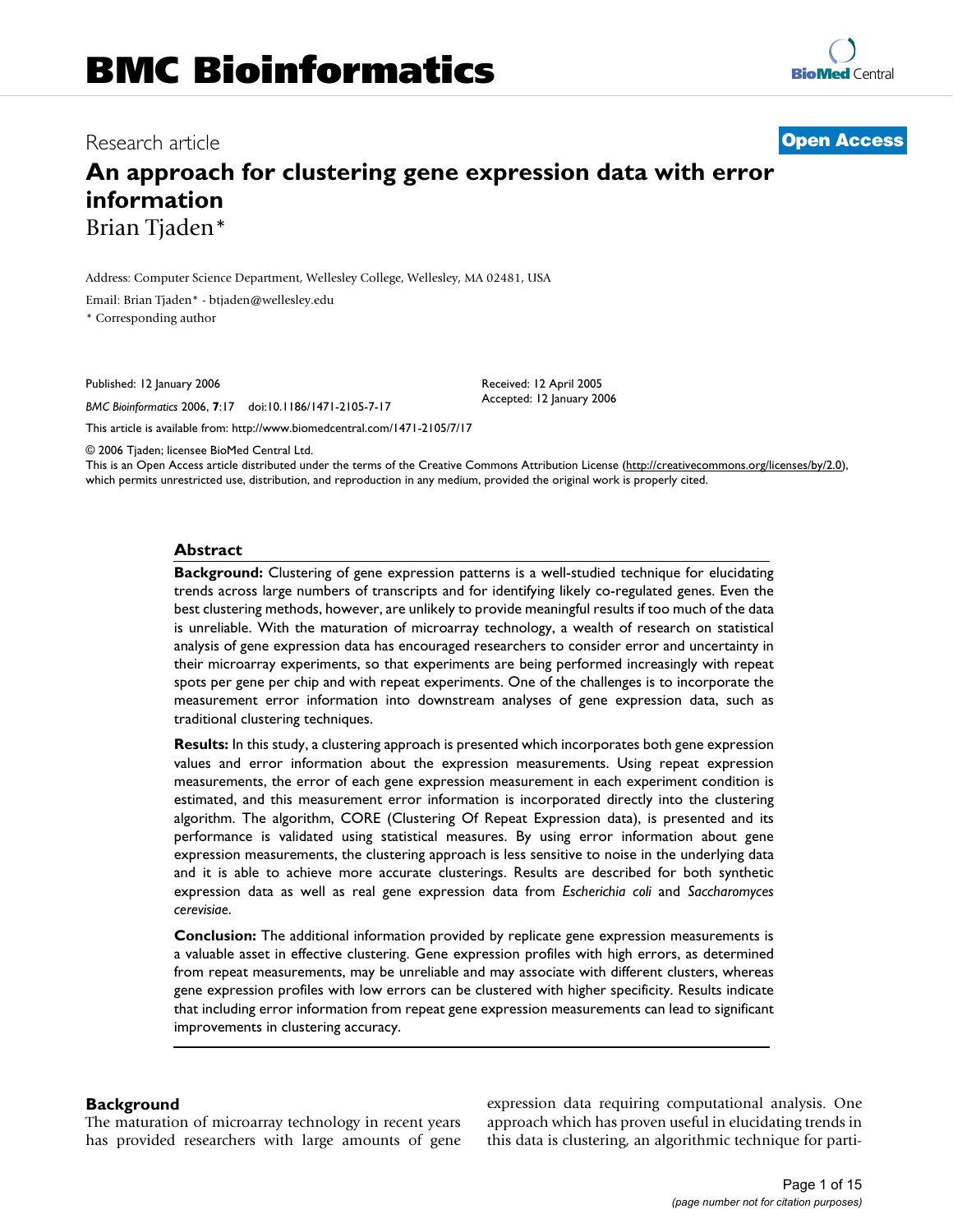tioning genes into groups which evince similar expression patterns. Since most formulations of clustering problems are NP-hard, clustering algorithms tend to focus on approximation methods. For example, hierarchical clustering [1], *k*-means [2], graph-theoretic approaches [3], and self-organizing maps [4] are examples of heuristically motivated clustering methods which have been applied to gene expression data. As an alternative, model-based clustering methods assume that the expression data can be modelled by a set of distributions [5,6], most commonly as a finite mixture of multivariate Gaussian distributions [7-10]. The abovementioned clustering methods are generally unsupervised, and they can be distinguished from supervised classification of gene expression data, which occurs when clusters or groups are *known* for some subset of gene expression data, and the known examples can be used as training data. Examples of supervised classification techniques include multilayer perceptrons [11] and support vector machines [12]. Model-based approaches have also been applied in the context of supervised classification [13]. In this study, we focus on the problem of unsupervised clustering, as true classes for gene expression patterns are rarely known *a priori*.

The clustering approach proposed in this study is most closely related to the *k*-means algorithm. In the statistics and machine learning literature, *k*-means is one of the most popular clustering methods, in part because of its efficiency, and consequently, a wealth of research has investigated extensions to the algorithm. For example, semi-supervised versions of *k*-means which incorporate background knowledge into the algorithm have been studied [14,15]. Methods for choosing the initial seeds or starting points for the algorithm have also proven successful [16,17]. While *k*-means can be formulated as minimizing a sum-of-squares function, reformulations have been investigated which allow more effective searches for function minima [18,19]. Also, variations of pairwise distance measures, which are employed by the algorithm, have been studied [20].

In the process of partitioning genes into groups, most clustering approaches, either explicitly or implicitly, calculate pairwise distances or similarities between pairs of gene expression profiles. For researchers interested in applying clustering techniques to gene expression data, often the choice of pairwise distance (or similarity) measure is as important as the choice of clustering approach. The two most common measures for gene expression data are Euclidean distance and Pearson correlation [21]. While correlation is a similarity measure rather than a distance measure, it can be converted to a dissimilarity measure (i.e., distance measure) through a straightforward transformation. The Euclidean distance between two gene expression profiles reflects the magnitude of difference between the profiles, whereas the correlation of two profiles reflects the similarity in shape, or pattern, between the profiles. Consequently, the correlation measure is invariant to linear transformations in gene expression patterns. Gibbons and Roth compared these two measures and found that correlation performed best on non-ratio based gene expression data, whereas Euclidean distance performed best on ratio-based gene expression data [21]. These researchers suggested that Euclidean distance outperforms correlation on ratio-based data because ratiobased data are generally log-transformed, thereby equalizing up and down regulation effects and compressing the scale of variation. In the algorithm proposed in this study, we employ a measure which, in the general case, accounts for linear transformations in the data, analogous to correlation. The proposed algorithm can also cluster based on Euclidean distance, as a special case of the general distance measure.

One of the main challenges for all of the clustering techniques, regardless of the pairwise distance measure, is the substantial noise in the underlying data sets [22,23]. Expression measurements from microarray experiments can range dramatically in their accuracy and reproducibility [24-26]. Even the best clustering methods are unlikely to provide meaningful results if too much of the data is unreliable. In recent years, there has been a wealth of work done on statistical analysis of gene expression data, including selecting sets of relevant features or genes [27- 29], modelling errors and uncertainty in array measurements [30-33], and investigating the effects of repeat experiments on accuracy and reproducibility of expression data [34,35], to name a few. With increasing emphasis on modelling error information in gene expression data, researchers are designing more experiments with repeat gene expression measurements. One of the challenges, then, is to incorporate measurement error information into downstream analyses of gene expression data, such as clustering.

An area related to the use of error information in clustering is the use of error information in identifying differentially expressed genes. Given the expression levels for a set of genes in two different tissues or at two different time points, we may ask which genes in the set are differentially expressed under the two conditions. Several studies have incorporated error information, as derived from replicated gene expression measurements, into methods for identifying differentially expressed genes [36-40]. In general, these approaches conduct a hypothesis test for each gene, and then correct for multiple tests. Often, these methods are variations of a *t*-test, and they differ primarily in their estimation of the variance.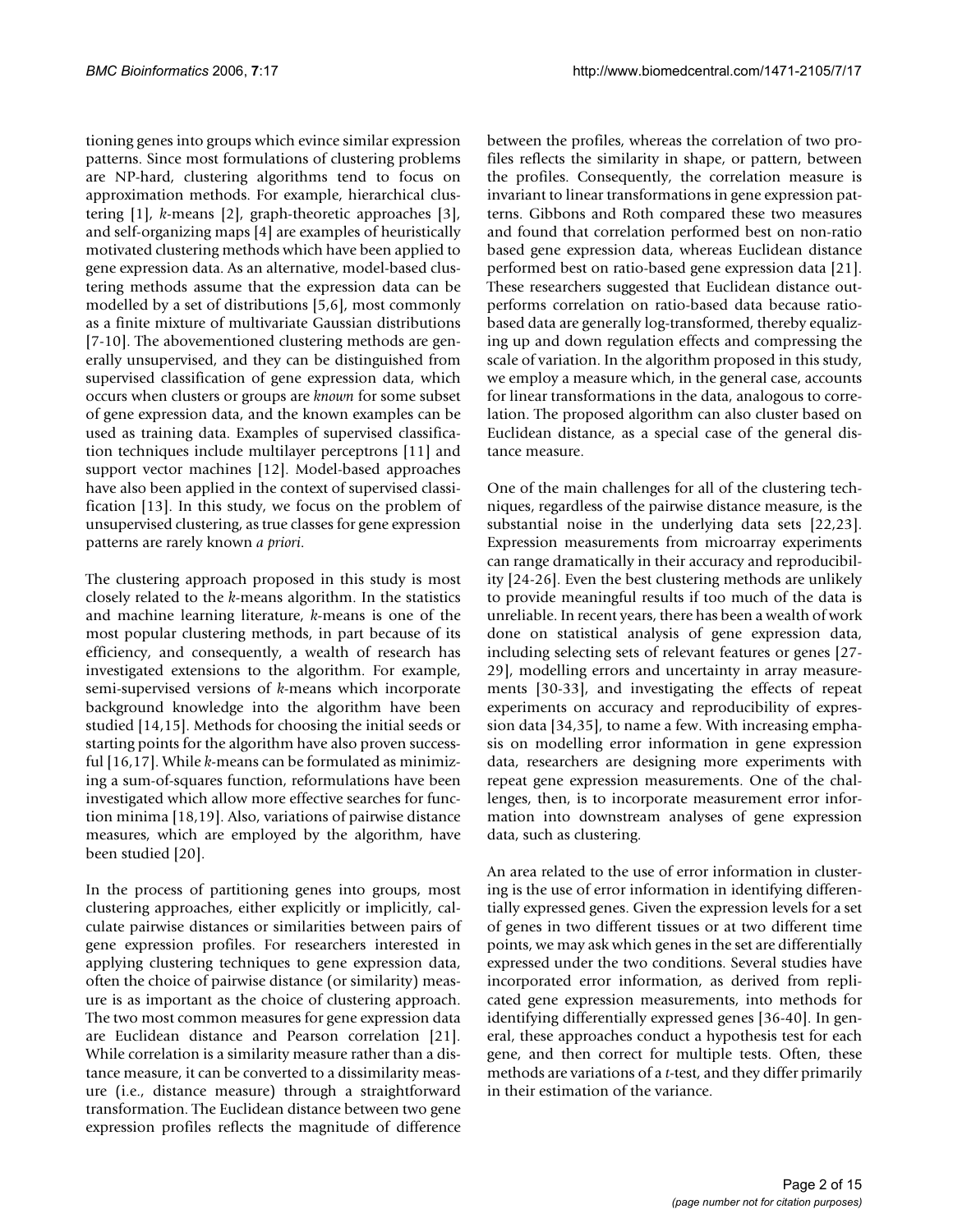We are concerned with a somewhat different problem in this study, namely how error information, as determined from repeat gene expression measurements, can improve traditional clustering techniques. Previously, the incorporation of error information into clustering algorithms has been investigated in the context of model-based clustering. Medvedovic and Sivaganesan [41] proposed a mixture model for clustering gene expression data with error information. While, initially, the mixture model assumed that expression measurement errors for each gene were homogeneous across experiments, the model has been extended to include different error estimates across the experiments [10,42]. One of the advantages of the mixture model is the generality of the model, which enables its applicability for a range of data sets [42]. However, the model generality comes at the price of having many parameters necessitating estimation. For instance, to estimate a covariance matrix for each of *k* mixture components (i.e., clusters), *k\*m*2 parameters must be determined, where *m* is the number of experiment conditions. In addition, the model does not currently account for linear transformations of gene expression profiles. In other words, the model considers the magnitude of gene expression profiles (analogous to Euclidean distance) but not the *pattern* (or shape) of gene expression profiles (analogous to correlation). In contrast, the approach proposed in this study, CORE, is a heuristic algorithm which performs clustering based on the pattern of gene expression profiles.

Rather than evolve a clustering algorithm to incorporate error information, as is proposed in this study, an alternative approach for including error information is to modify the input to standard clustering methods. Since many clustering algorithms take as input a matrix of pairwise similarities (or distances) between all pairs of gene expression profiles, the pairwise similarity matrix may be modified to include error information. This approach has the advantage of utilizing traditional clustering algorithms, such as hierarchical clustering, *k*-means, and self-organizing maps, without modification.

In an early study, Hughes *et al*. [43] estimate the errors of gene expression measurements for their yeast compendium data set using, in part, replicate assays. The authors then incorporate these error estimates as they calculate a weighted similarity (analogous to a correlation coefficient) of each gene's expression pattern with every other gene's expression pattern. The correlation calculation is weighted based on the estimated errors of the gene expression measurements. The result is an  $n \times n$  similarity matrix, where *n* is the number of genes to be clustered. Each entry in the matrix corresponds to an error-weighted similarity measure between two genes. The matrix is then input into a hierarchical clustering algorithm. Thus, the authors do not alter their clustering algorithm to include the error information, but rather they modify their pairwise similarity measure. Other approaches [42,44], more recently, have employed error-weighted similarity measures based on replicate expression assays in their clustering applications. Again, traditional clustering algorithms are used, but the input to the algorithms – an  $n \times n$  similarity matrix for *n* gene expression profiles – is calculated using an error-weighted similarity measure as opposed to traditional Euclidean distances or correlation coefficients.

The error-weighted similarity is useful because it represents a single measure for each pair of genes, based on both error information and gene expression values, which can be input into existing clustering methods. However, as we demonstrate in our results, the approach is problematic in two respects. Firstly, because expression measurements and the resulting error estimates are reduced to a pairwise similarity matrix before being input to a clustering algorithm, some error information is lost. In particular, the approach captures the *relative* error between different experiment measurements when calculating similarity of genes, but it does not capture the *absolute* measurement errors between genes. In other words, it captures experiment specific noise but not gene specific noise. Gene specific errors may be the result of various biases in microarray assays, such as sequences hybridizing with different affinities or mRNAs exhibiting different levels of stability or rates of degradation. Secondly, and more importantly, the error-weighted similarity measure is not a true measure of gene expression correlation, i.e., it does not necessarily capture similarity between gene expression profiles. Rather, it represents the similarity between ratios of expression level to estimated error. Generally, gene expression profiles (i.e., genes with similar expression patterns) are the desired targets of clustering applications, not ratios of expression to error, which have no clear biological interpretation.

We present the clustering algorithm, CORE (Clustering of Repeat Expression data), a clustering approach akin to *k*means clustering with measurement error information included intrinsically. Using repeat expression measurements, a single surrogate expression value is calculated for each gene in each experiment condition, and the error is estimated for each of these surrogate gene expression values. This error information is then incorporated into the clustering model, enabling CORE to capture much of the noise in the underlying data sets, both from experiment biases and gene biases. A higher weight is placed on reliable expression measurements and less weight is placed on unreliable expression measurements when clustering. By identifying and down-weighting noisy measurements, more accurate clusterings are achieved. The performance of CORE is validated using statistical measures, and clus-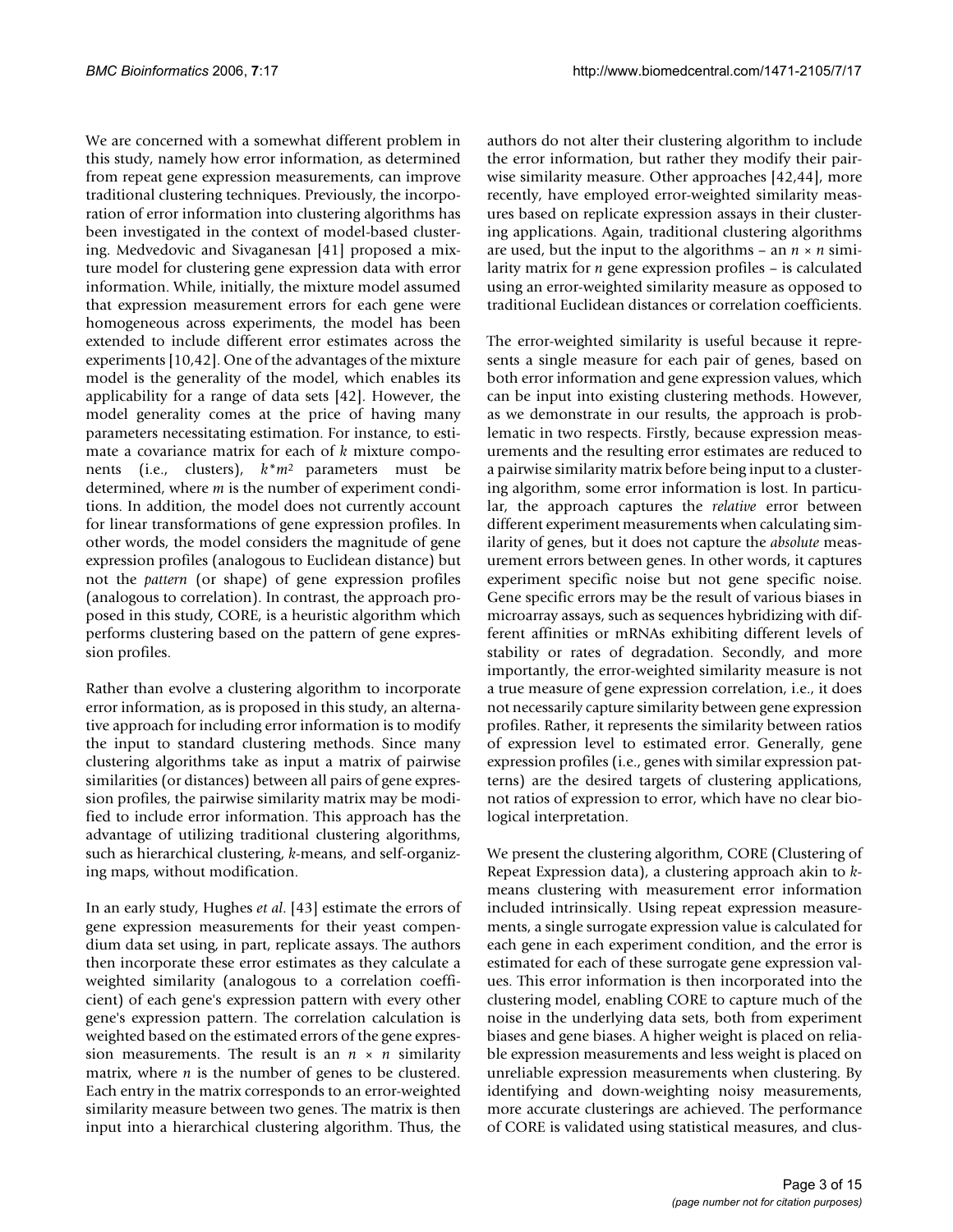

**Scatter plots of gene expression profiles.** (a) A scatter plot of the expression profiles for 2 genes (with 6 components) with standard errors indicated, (b) A scatter plot of the expression profiles for 2 genes (with 6 components) identical to the expression profiles in (a), but with higher standard errors. The gene pairs in (a) and (b) have identical Euclidean distances, identical correlation coefficients, and identical error-weighted similarity. However, in the CORE clustering algorithm, genes whose expression measurements have higher error ( $g_3$  or  $g_4$ ) provide less information about which cluster the gene belongs to, and the gene makes less of a contribution toward the calculation of clustering parameters.

tering results are presented for synthetic expression data sets as well as real gene expression data from *Escherichia coli* and *Saccharomyces cerevisiae*. All data as well as supplementary information is available at the website, [http://](http://cs.wellesley.edu/~btjaden/CORE) [cs.wellesley.edu/~btjaden/CORE](http://cs.wellesley.edu/~btjaden/CORE).

# **Results and discussion** *Error models*

As microarray assays increasingly are performed with replicate experiments or replicate spots per gene on each array, our ability to capture standard error information associated with each measured expression value in each condition is also improving [31,45,46]. Incorporating this error information can improve the effectiveness of clustering analysis [47]. For instance, consider the expression profiles for four genes ( $g_1$ ,  $g_2$ ,  $g_3$ , and  $g_4$ ) where the expression measurements for two of the genes  $(g_1 \text{ and } g_2)$  have very low error and the expression measurements for the other two genes  $(g_3 \text{ and } g_4)$  have higher absolute error, as in Fig. (1). If  $g_1$  and  $g_3$  have identical expression profiles and *g2* and *g4* have identical expression profiles then most clustering algorithms will calculate the same distance or similarity (assuming Euclidean distance or correlation similarity) for  $g_1$  and  $g_2$  as for  $g_3$  and  $g_4$  because most clustering algorithms do not incorporate error information about expression measurements. Even in the case of the previously discussed error-weighted similarity measure [42-44], the similarity between the two pairs of genes in Fig. (1) is identical because the gene pairs have the same relative errors across experiments.

In general, the previously proposed error-weighted similarity measure is problematic because it is not a true measure of correlation between gene expression patterns. An error-weighted similarity measure for two genes *x* and *y* across *m* experiments (i.e., components) has been described as

$$
\tilde{\rho}_{xy} = \frac{\sum_{j=1}^{m} \left( \frac{g_{xj} - \mu_x}{\sigma_{xj}} \right) \left( \frac{g_{yj} - \mu_y}{\sigma_{yj}} \right)}{\sqrt{\left( \sum_{j=1}^{m} \frac{g_{xj} - \mu_x}{\sigma_{xj}} \right)^2 \left( \sum_{j=1}^{m} \frac{g_{yj} - \mu_y}{\sigma_{yj}} \right)^2}}, \text{ where } \mu_i = \frac{\sum_{j=1}^{m} \frac{g_{ji}}{\sigma_{ij}}}{\sum_{j=1}^{m} \frac{1}{\sigma_{ij}}}
$$
\n(1)

where  $g_{ij}$  is the estimated expression of gene *i* in experiment *j* and  $\sigma_{ij}$  is its associated error [42-44]. As Fig. (2) illustrates, this similarity measure can be problematic because it does not necessarily capture similarity between gene expression patterns, i.e., correlation. Using the errorweighted similarity measure in Eq. (1), two genes' expression values may fall along a straight line through the origin (be perfectly correlated), but they may have an errorweighted correlation of less than 1.0 (the error-weighted correlation is 0.79 for the gene pair in Fig. (2a)). Alternatively, two genes' expression values may not fall along a straight line (may not be perfectly correlated), yet they may have an error-weighted correlation of 1.0, as in Fig. (2b). This problem is due to the fact that the weighted correlation formula does not compute the correlation of a two-dimensional data distribution (which would have to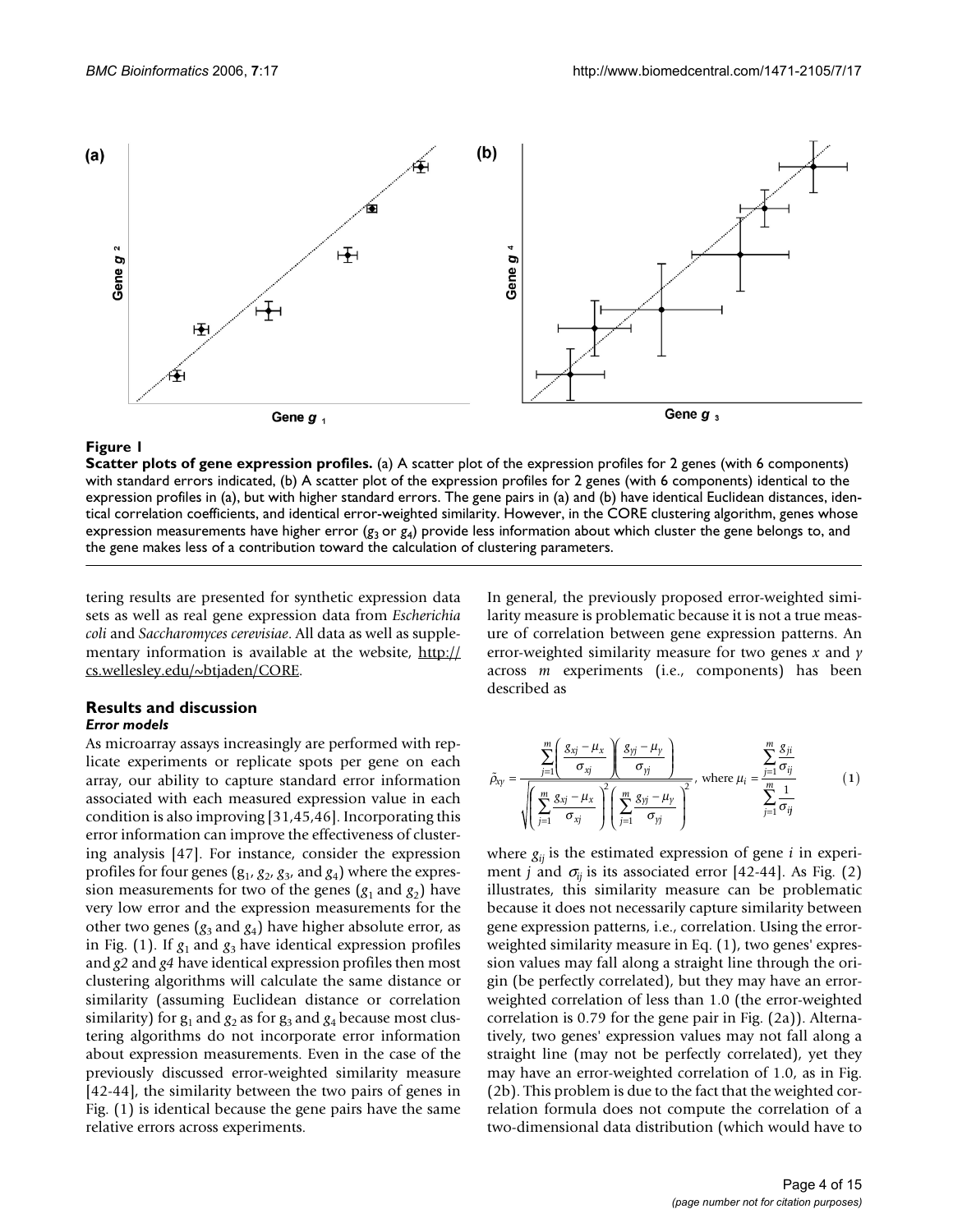

**Error-weighted similarity examples.** The figures (A) and (B) depict examples when error-weighted similarity (Eq. (1) in the text) is problematic as a correlation measure. (A) A scatter plot of the expression profiles for two genes g5 and g6 (with 3 components),  $g5 = (100, 300, 400)$  and  $g6 = (100, 300, 400)$ . The plotted expression profiles fall exactly on a straight line, however the error-weighted similarity  $\tilde{\rho}_{5,6}$  for these genes is only 0.79 when 05 = (10, 15, 50) and  $\sigma$ 6 = (30, 50, 15). (B)A scatter plot of the expression profiles for two genes g7 and g8 (with 3 components), g7 = (100, 300, 400) and g8 = (100, 400, 300). The plotted expression profiles do not fall on a straight line, however the error-weighted similarity  $\,\tilde\rho_{7,8}\,$  for these genes is 1.0 when  $01 = (20, 20, 50)$  and  $\sigma$ 8 = (20, 50, 20).

assign a single weight to each (*x, y*) pair). Instead of computing a weighted correlation between expression levels, it computes a correlation between ratios of expression level to standard error, leading to a correlation number that does not necessarily represent similarity of expression pattern, as illustrated in Fig. (2).

In order to avoid these pitfalls, we incorporate error information into our clustering model intrinsically. Intuitively, if a gene's expression measurements have very high error then the gene expression profile provides little information about which cluster it belongs to, and the gene should make very little contribution to clustering calculations. Inversely, if a gene's expression measurements have very low error then we may have greater confidence in the gene's expression profile, and the gene should make a greater contribution to the clustering. As an example, in the limit as the error approaches infinity, a gene's expression measurement is equally likely to take any value, i.e., it is equally likely to belong to any cluster. In order to account for this variability in measurements, the assignment of a gene to a cluster is determined as a function not only of the distance between the gene and cluster but also of the standard errors of the gene's expression measurements. Further, different experiments may result in different levels of measurement error *for a given gene*. Since the proposed approach considers the error for each gene in each experiment, noisy coordinates of a gene's expression profile can be identified and the clustering contribution of these coordinates can be downweighted accordingly. This approach reduces the weight of noisy expression measurements so that CORE is less sensitive to the uncertainty and error which is common in array experiments.

# *Clustering model*

Suppose we have gene expression values for *n* genes over *m* conditions, and each one of these *n × m* values has an associated error, calculated from replicate assays. In the most straightforward strategy, each gene expression value may be determined as the mean over repeat measurements, and the associated error may be the sample standard error over the repeat measurements. A number of alternative strategies exist for estimating expression values and errors which can capture various statistical properties of the experiments [31,32,45]. The proposed clustering algorithm is an extension of the *k*-means heuristic. As a frame of reference, the *k*-means algorithm is a special case of the finite mixture model where the *k* underlying prob-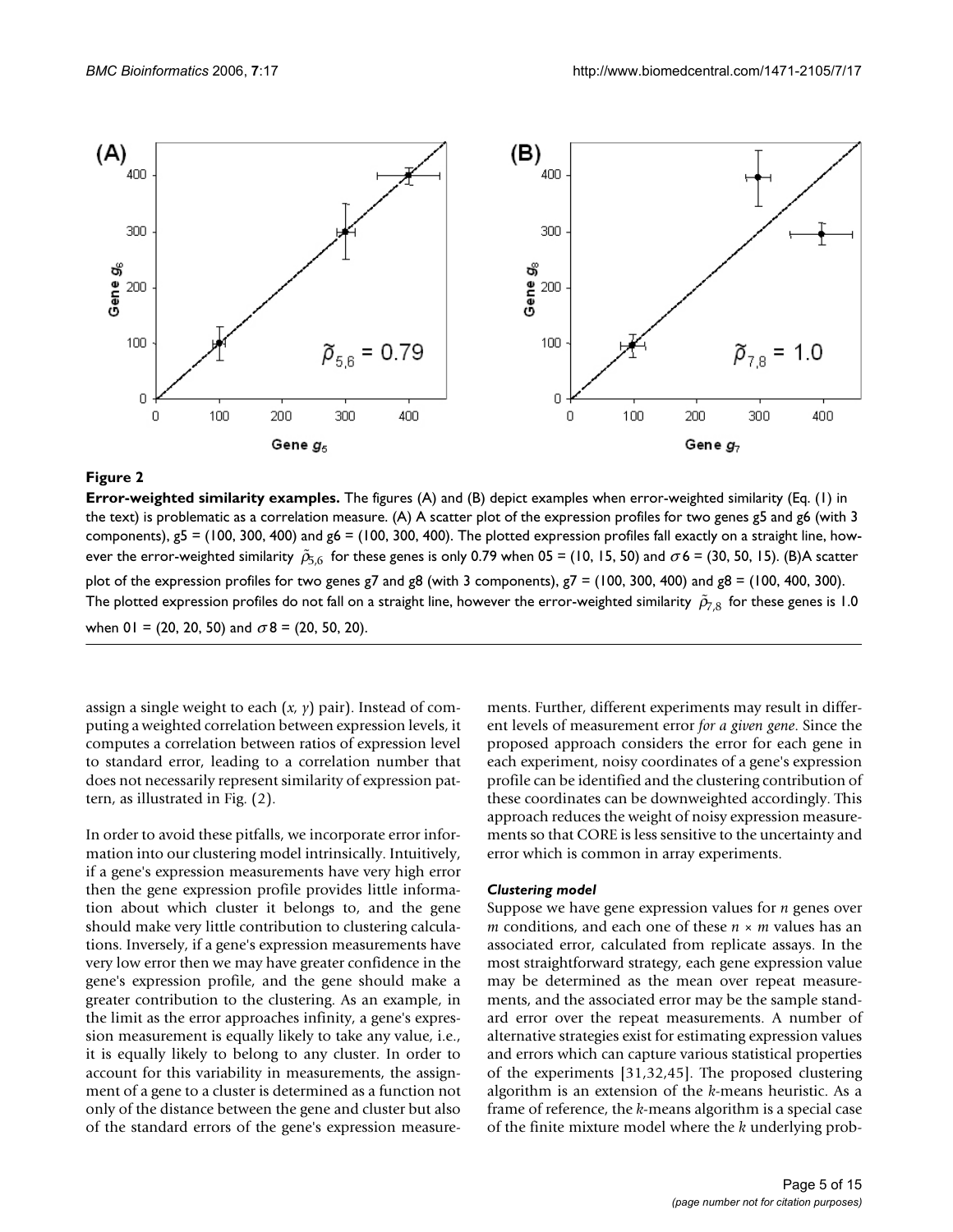

**Transformed gene expression profiles.** Four gene expression profiles across six experiments are depicted. The CORE algorithm uses two parameters,  $\beta_i$  and  $\gamma_i$  for each gene to reflect linear transformations of a gene's expression profile. The parameter  $\beta$  represents multiplicative scaling and the parameter  $\gamma$  represents additive translation. In the figure, the expression profile for  $g_x$  is a translated version ( $\beta$  = 1,  $\gamma$  = -1) of the profile for *gw*, and the profile for *gy* is a scaled version ( $\beta$  = 2,  $\gamma$  = 0) of that for  $g_w$ . Thus, the three expression profiles, *gw*, *gx* and *gy*, have the same shape, and all three are perfectly correlated, i.e., have a distance of zero from each other in the CORE algorithm. In contrast, the profiles for *gw*  and *gz* have different shapes but are the closest in terms of Euclidean distance.

ability distributions are assumed to be Gaussians, all with equal variance and uniform prior probabilities [48,49]. In the proposed approach, each cluster is modelled by a set of parameters describing an expression profile over *m* coordinates for the cluster. The algorithm for clustering iterates between two alternating steps. In the first step, model parameters are estimated for each cluster conditioned on the set of genes assigned to the cluster. In the second step, cluster assignments for each gene are determined conditioned on the clusters' model parameters. In each step, the parameter estimations are a function of both gene expression values and their corresponding measurement errors.

#### *Linear transformation*

The model assumes that each gene's observed expression pattern is generated from one of the *k* expression profiles, with a linear transformation that involves multiplicative scaling and/or additive translation of an observation. In common practice, the expression profiles for two genes are considered to be the same (i.e., have a pairwise distance of zero) if the profiles are linear transformations of each other. The Pearson correlation coefficient is often

used as a measure of pairwise similarity between two expression profiles in traditional clustering approaches precisely because it accounts for linear transformations between profiles (i.e., two expression profiles which are linear transformations of each other are perfectly correlated). Alternatively, if Euclidean distance is used as a pairwise distance metric, appropriate normalization of Euclidean pairwise distances will account for linear transformations (i.e., the distance will be zero between two expression profiles which are linear transformations of each other). However, as described above, error information is lost when correlation (or normalized Euclidean distance) is calculated *ab initio*. Thus, the proposed algorithm does not calculate pairwise similarities (or distances) between expression profiles. In order to retain error information about each gene in each experiment, linear transformations are accounted for *within* the clustering algorithm so that error information is not lost. For each gene, two parameters,  $\beta$  and  $\gamma$  are used which explicitly model multiplicative scaling and additive translation respectively. To illustrate the idea of linear transformations, Fig. (3) shows the expression profiles for four genes, *gw*, *gx*, *gy* and *gz*, across six experiments. The expression profiles for  $g_w$  and  $g_z$  have different shapes, but they are the closest pair in terms of Euclidean distance. In contrast, the expression profile for  $g_x$  is a translated version ( $\beta$  = 1,  $\gamma$  = -1) of the profile for  $g_w$ , and the profile for  $g_v$  is a scaled version ( $\beta$  = 2,  $\gamma$  = 0) of that for  $g_{\mu\nu}$ . Hence, the three expression profiles,  $g_{\mu\nu}$ ,  $g_x$  and  $g_y$ , have the same shape, and all three are perfectly correlated. For applications in which standard (non-normalized) Euclidean distances are preferred, the linear transformation parameters can be set appropriately ( $\beta = 1$ ,  $\gamma = 0$ ).

## *Clustering formalism*

Let  $g_{ii}$  be the expression value for gene *i* in experiment *j*, and let  $\sigma_{ii}$  be the standard error corresponding to this expression value as determined from repeat measurements. Then the expression profile of a gene *i*, generated from a cluster with profile  $\alpha = (\alpha_1, ..., \alpha_m)$ , is described as

$$
g_{ij} = \beta_i \alpha_j + \gamma_i + \varepsilon_{ij} \qquad (2)
$$

where  $\varepsilon_{ii}$  are independent error terms with mean 0 and variance  $\sigma_{ji}^2$  Here,  $\beta_i$  is the scaling factor and  $\gamma_i$  is the translation factor of gene *i*. The variability may be stabilized by dividing by  $\sigma_{ii}$  to obtain

$$
\frac{g_{ij}}{\sigma_{ij}} = \beta_i \frac{\alpha_j}{\sigma_{ij}} + \frac{\gamma_i}{\sigma_{ij}} + \frac{\varepsilon_{ij}}{\sigma_{ij}}.
$$
 (3)

Hence the error terms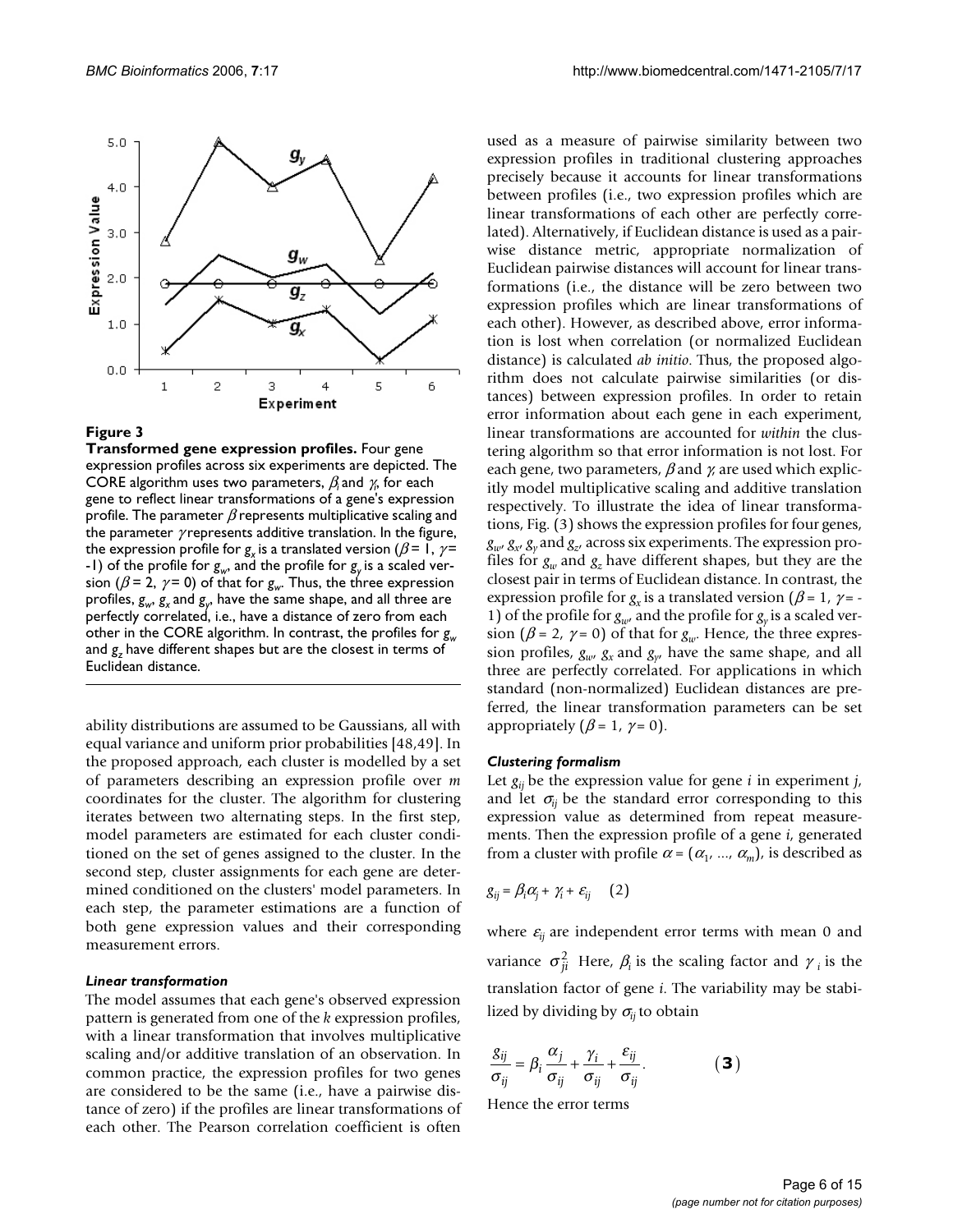CORE $(n, m, k, G, S)$  $n$ : number of genes  $m$ : number of experiments  $k$ : number of clusters G:  $n \times m$  expression matrix, where  $g_{ij}$  is the mean expression of gene i in experiment j S:  $n \times m$  error matrix, where  $\sigma_{ij}$  is the measurement error of gene i in  $experimentj$ Initialize: Assign each gene to one of the  $k$  clusters uniformly at random.  $\Delta(0) = \infty \qquad \Delta(1) = \sum_{i=1}^{n} \sum_{j=1}^{m} \left( \frac{g_{ij}}{g_{ii}} \right)^2$  $x = 1$ Repeat while  $(\Delta(x-1) - \Delta(x))$  threshold) 1. For each cluster  $C$ Set  $\alpha$  to be the mean of all gene expression vectors assigned to the cluster  $C$ . • Repeat until convergence Conditioned on the parameters  $\alpha$  for each  $\bullet$ cluster, for each gene  $i$  assigned to the cluster  $C$ , calculate  $\beta_i$  and  $y_i$  which minimizes  $\sum_{j=1}^m \left[ \frac{g_{ij} - (\beta_i \alpha_j + \gamma_i)}{\sigma_i} \right]^2.$ Conditioned on  $\beta_i$  and  $\gamma_i$  for each gene i assigned  $\circ$ to the cluster  $C$ , calculate  $\alpha$  which minimizes  $\sum_{i \in \mathcal{C}} \sum_{i=1}^{\infty} \left[ \frac{\mathcal{Z}_{ij} - (\beta_i \alpha_j + \gamma_i)}{\sigma_i} \right]^2.$ 2. Conditioned on the parameters  $\alpha$  for each cluster, calculate the distance of gene i to each of the clusters as  $\min_{\beta_i, \chi} \sum_{j=1}^m \left[ \frac{g_{ij} - (\beta_i \alpha_j + \gamma_i)}{\sigma_{ij}} \right]^2.$ • Assign each gene to its closest cluster. Assign  $\delta_i$  to be the distance of gene *i* to its closest cluster profile.  $x = x + 1$ Calculate the sum of distances from each gene to its closest cluster profile in iteration  $x$  as  $\Delta(x) = \sum_{i=1}^n \delta_i$ .

**Figure 4 CORE algorithm.** The figure provides a description of the CORE algorithm.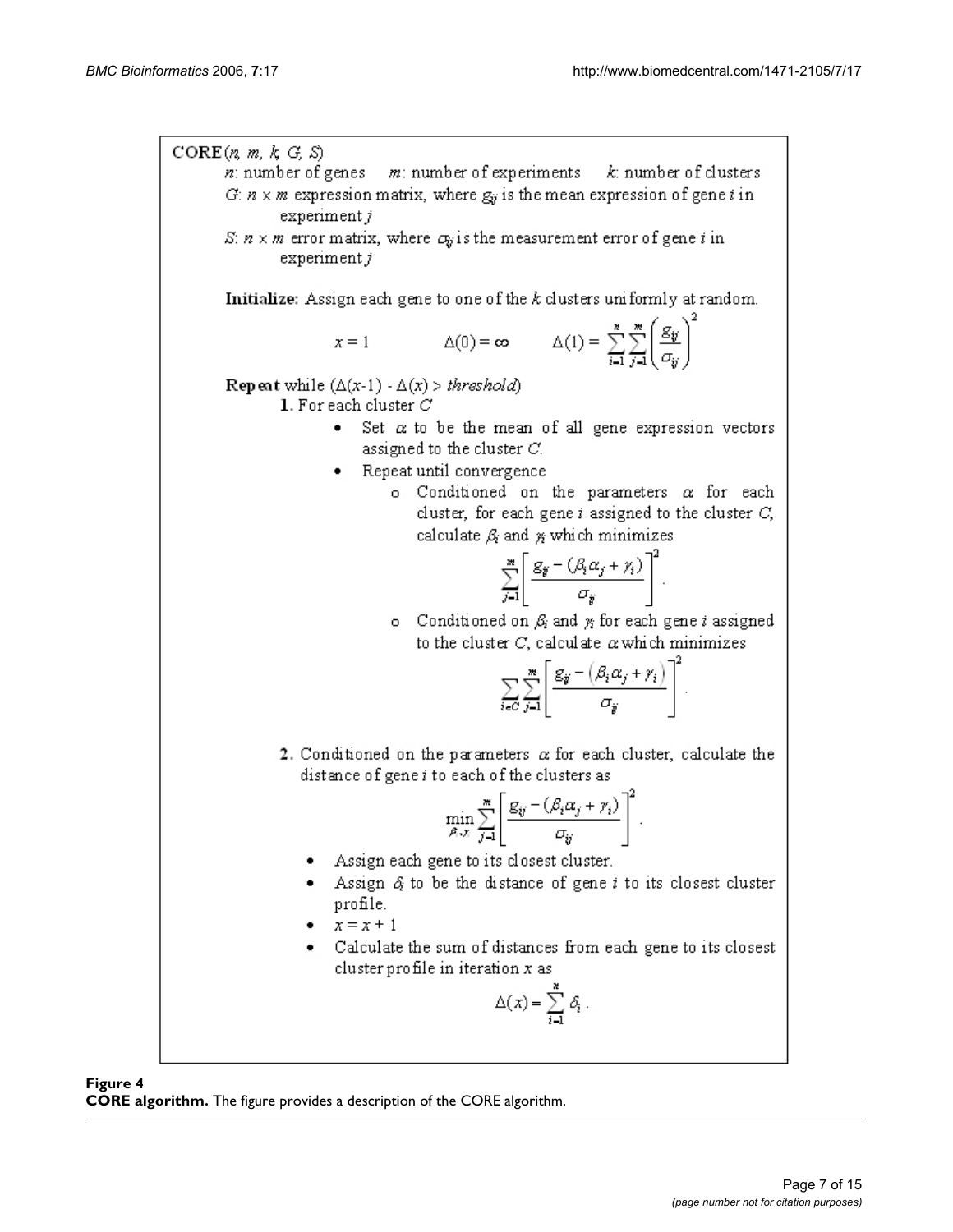$$
\frac{g_{ij} - (\beta_i \alpha_j + \gamma_i)}{\sigma_{ij}} \tag{4}
$$

have mean 0 and variance 1. Thus, the distance from gene *i* to a profile  $\alpha$  is given by

$$
\min_{\beta_i, \gamma_i} \sum_{j=1}^m \left[ \frac{g_{ij} - (\beta_i \alpha_j + \gamma_i)}{\sigma_{ij}} \right]^2 \tag{5}
$$

which is equivalent to maximum likelihood estimation for independent  $\varepsilon_{ii}$  assuming that they are normally distributed, a reasonable assumption based on previous studies [7,45]. Similarly, given a set of genes assigned to  $\alpha$ cluster *C*, the cluster profile *a* for *C* can be determined by

$$
\underset{(\alpha_1,\alpha_2,\ldots,\alpha_m)}{\arg\min} \left\{ \sum_{i\in C} \underset{\beta_i,\gamma_i}{\min} \sum_{j=1}^m \left[ \frac{g_{ij} - (\beta_i \alpha_j + \gamma_i)}{\sigma_{ij}} \right]^2 \right\}.
$$
 (6)

The objective of the algorithm is to determine *k* clusters such that the sum of distances from each gene to its closest cluster profile is minimized. If  $\delta_i$  is the distance of gene *i* to its closest cluster profile, then the objective function ∆ is given by

$$
\Delta = \sum_{i=1}^{n} \delta_i.
$$
 (7)

The algorithm is a gradient descent procedure which iterates two steps until a locally optimal clustering is achieved [50]. First, parameters are estimated for each cluster (Exp. (6)), and then each gene is assigned to its closest cluster (minimizing Exp. (5) over all clusters). In the former step, the model parameters of each cluster and the transformation parameters for each gene are simultaneously estimated. A description of the algorithm is given in Fig. (4). The runtime of each iteration is linear in the size of the input (i.e., proportional to  $n \times m$ ), and for large data sets (10,000 genes assayed over 100 experiments), the algorithm runs in a matter of seconds on standard desktop computers.

#### *Measure of performance*

Following the convention of Yeung *et al*. [7], we use the term *cluster* to mean a partition of genes predicted by the algorithm. We use the term *class* to denote a partition of genes which are known to group together by some external evaluation criteria. Under this framework, the accuracy of a particular clustering can be validated against external evaluation criteria, using a metric such as the Rand index [51], *R*. The Rand index also serves as a measure for the consistency of two different clusterings of the same data set. While the expected value of the Rand index for two random clusterings does not take a constant value, the *adjusted* Rand index [52], *Ra*, provides a metric for comparing two clustering results which is designed to correct for the presence of chance agreement in clusterings. Assuming the generalized hypergeometric distribution as the model of randomness, the expected value of  $R_a$  for two random clusterings is 0. The adjusted Rand index is used to assess the performance of the proposed clustering approach. Earlier studies which compared various statistical measures to validate clustering results [7,53,54] suggest that the adjusted Rand index *Ra* is one of the best measures of cluster validation.

#### *Validating clustering results*

To test the effectiveness of the approach, we implemented the algorithm and ran it on both synthetic and real data sets. For all data sets, the clustering algorithm was applied both with the CORE error model, where errors are estimated for each gene expression value in each experiment, as well as with a uniform error model. The uniform error model represents the case when all expression measurements are assumed to have the same error, as in the case of traditional clustering approaches. The actual value of the measurement error in the uniform error model is unimportant (except for its effect on the constant cluster, as described in Methods) as long as the value is positive and constant, since it is effectively normalized across all genes in all experiments. In addition to the uniform error model, two other alternatives to the CORE model were considered. First, the pairwise Euclidean distance, rather than the linearly transformed pairwise distance, was employed. To calculate the Euclidean distance between expression profiles, the CORE algorithm sets the linear transformation parameters,  $\beta$  and  $\gamma$  to fixed values of 1 and 0, respectively, rather than estimating these two parameters. Second, the error-weighted similarity measure was used. The error-weighted similarity measure between expression profiles is calculated by the CORE algorithm using Equation (1). For both synthetic and real data sets, all four variations (CORE error, uniform error, Euclidean distance, error-weighted similarity) were compared.

The first synthetic data set corresponds to normally distributed repeat measurements. The number of genes, the number of experiments, the number of replicates, and the errors are all chosen to approximate the *E. coli* data set described below. Synthetic expression data are generated from normal distributions (as described in Methods) for  $n = 1000$  genes over  $m = 50$  experiments with  $\omega = 14$ degrees of freedom (corresponding to 15 measurements per gene in each experiment as in the *E. coli* gene expression data sets) and scaling parameter  $\tau = 0.1$  (as defined in Exp. (9)). For a given number of clusters, 100 trials of generating and clustering synthetic data are conducted, and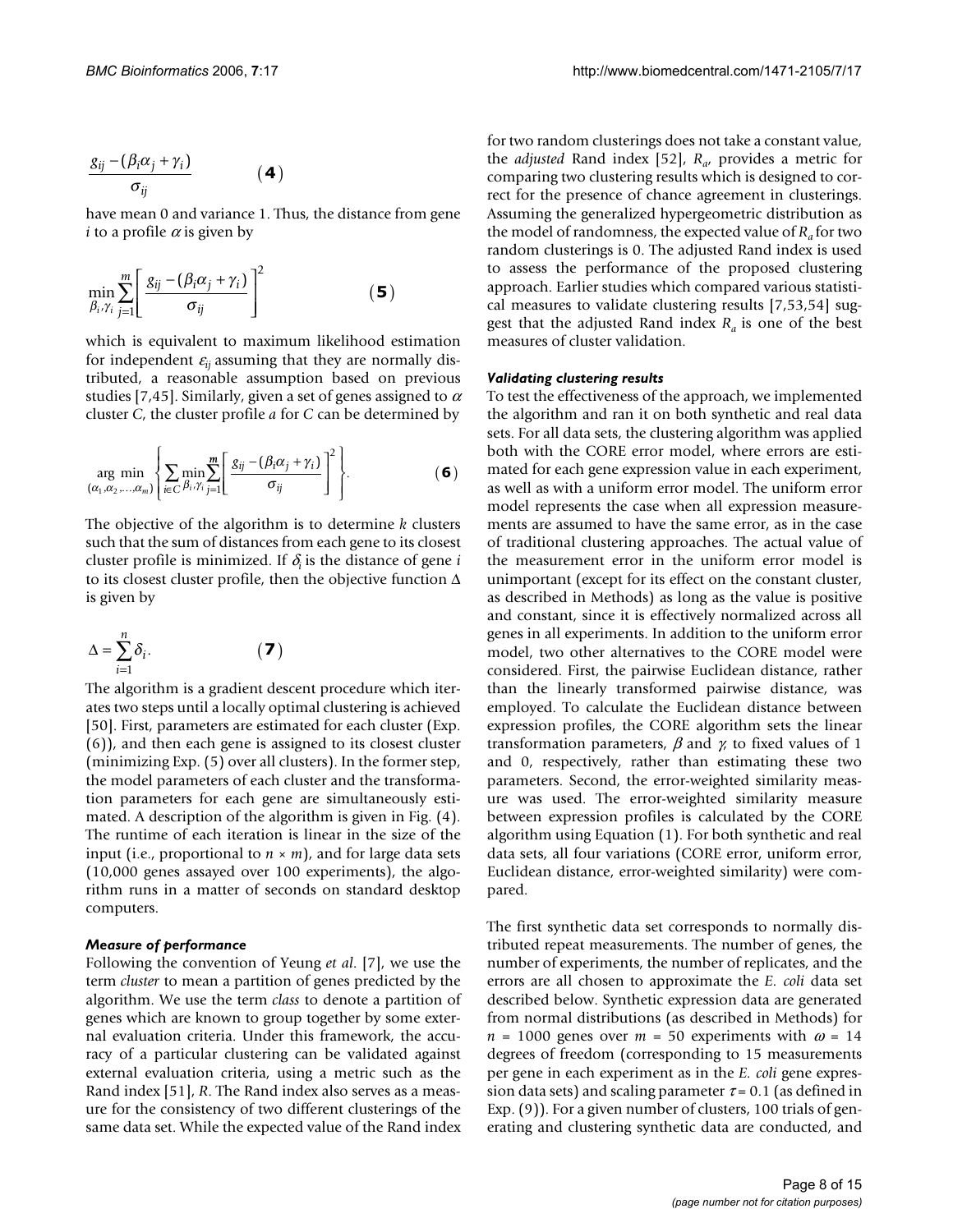

**ROC curve for synthetic data.** The ROC (receiver operating characteristic) curves show the tradeoffs between sensitivity and specificity (i.e., 1.0 - false negative rate) as the number of clusters is varied with two synthetic data sets. At each point along the curve, the sensitivity and specificity values are calculated as an average over 100 trials of generating synthetic data with a given number of classes and clustering the data with the same number of clusters as classes. (A) For the normally distributed synthetic expression data, the number of clusters is varied between 20 and 200. (B) For the periodic time series synthetic expression data, the number of clusters is varied between 2 and 20. The top curve (CORE) uses estimated standard error information from repeat measurements whereas the bottom curve uses a uniform error model, as described in the text.

the average over the 100 trials is calculated. Each synthetic data set is clustered both with the CORE error model as well as with a uniform error model. As the receiver operating characteristic (ROC) curve shows in Fig. (5a), the CORE error model consistently outperforms the uniform error model as the number of clusters is varied from 20 to 200. Here, the number of clusters equals the number of classes at each point on the curve. The ordinate in Figure 5 represents the sensitivity as the number of clusters is varied and the abscissa represents the false negative rate (i.e., 1.0 - specificity). Similarly, in Fig. (6a), synthetic data is generated (as described in Methods) for *n* = 1000 genes over  $m = 50$  experiments with  $\omega = 14$  degrees of freedom and scaling parameter  $\tau$  = 0.1 (Exp. (9)). Here, the number of classes is fixed at 50 and the number of clusters is varied up to 200. In addition to the uniform error model, the CORE model is evaluated using a Euclidean distance measure and using an error-weighted similarity measure. For this data set, the CORE model outperforms the other three. The poor performance of the Euclidean distance measure, in this example, is unsurprising since each synthetic expression profile is generated as a linear transformation of a cluster profile *a*, and the Euclidean distance does not account for linear transformations between profiles.

The second synthetic data set corresponds to periodic time-series measurements. The number of genes, the number of experiments, the number of replicates, and the errors are all chosen to approximate the *S. cerevisiae* (yeast) data set described below. Synthetic expression data are generated from sine waves (as described in Methods) for  $n = 200$  genes over  $m = 20$  experiments with  $\omega = 3$ degrees of freedom (corresponding to 4 measurements per gene in each experiment as in the yeast gene expression data sets) and scaling parameter  $\tau$  = 0.1 (as defined in Exp. (9)). For a given number of clusters, 100 trials of generating and clustering synthetic data are conducted, and the average over the 100 trials is calculated. Each synthetic data set is clustered both with the CORE error model as well as with a uniform error model. The ROC curve in Fig. (5b) shows that the CORE error model outperforms the uniform error model as the number of clusters is varied from 2 to 20. Here, the number of clusters equals the number of classes at each point on the curve. Similarly, in Fig. (6b), synthetic data is generated (as described in Methods) for  $n = 200$  genes over  $m = 20$  experiments with  $\omega$  = 3 degrees of freedom and scaling parameter  $\tau$  = 0.1 (Exp. (9)). The number of classes is fixed at 4 and the number of clusters is varied up to 20. Again, the CORE model outperforms the others. The poor performance of the Euclidean distance measure is explained by the fact that synthetic expression profiles were generated as linear transformations of cluster profiles, and the Euclidean distance does not account for such linear transformations.

For a set of *E. coli* gene expression data, the clustering approach was validated using 904 genes which have been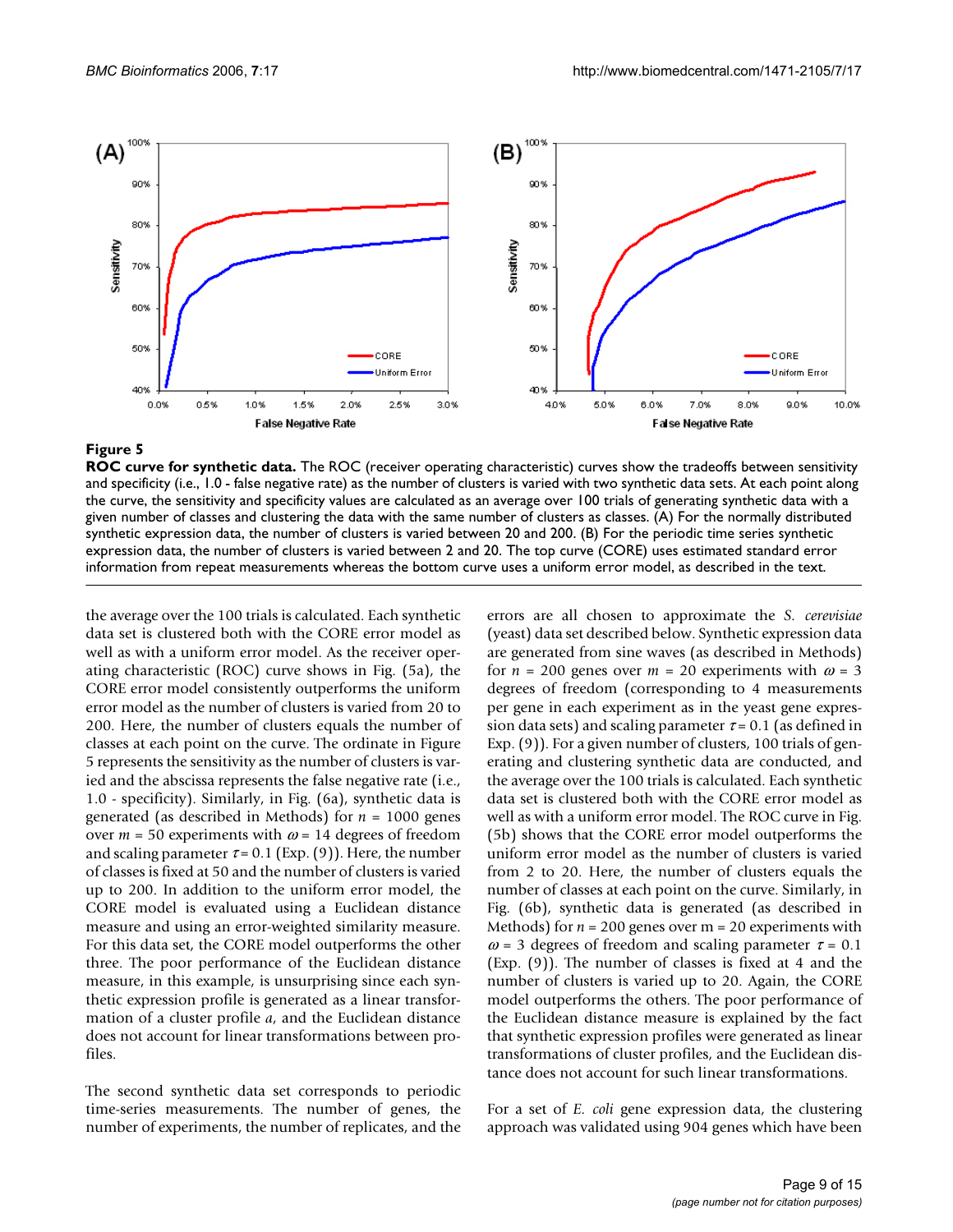

**Adjusted Rand index for synthetic data and real expression data.** Each curve reflects the average adjusted Rand index *R<sub>a</sub>* of clustering quality as the number of clusters is varied. Each data point on a curve is an average over 100 trials of generating and clustering data. Four clustering variations are considered for each data set: the CORE error model, a uniform error model, a Euclidean distance between pairs of expression profiles, and the error-weighted similarity measure between pairs of expression profiles. (A) The figure depicts the results for normally distributed synthetic data generated from 50 classes. (B) The figure depicts the results from periodic time series synthetic data generated from 4 classes. (C) The figure shows the results of clustering 904 *E. coli* genes belonging to 275 multi-gene operons based on expression data from 55 experiments. (D) Based on expression data from 20 experimental conditions, the figure shows the results of clustering 205 yeast genes which have each been annotated with one of four functional classifications.

experimentally verified as belonging to multi-gene operons [55,56]. The expression of each gene in each experiment was measured by 15 probes. These genes belong to 275 operons and serve as a reasonable external standard under the assumption that genes belonging to the same operon should be co-regulated and should belong to the same class. Admittedly, this standard is imperfect. Different operons may be co-regulated leading to an exaggerated number of false positive classifications. Additionally, genes belonging to the same operon may be co-transcribed and co-regulated under some conditions and individually regulated and transcribed under other conditions, thereby inflating the number of false negatives. Nonetheless, we find polycistronic mRNAs to be an excellent overall indication of genes with similar expression patterns, i.e., genes which should cluster together.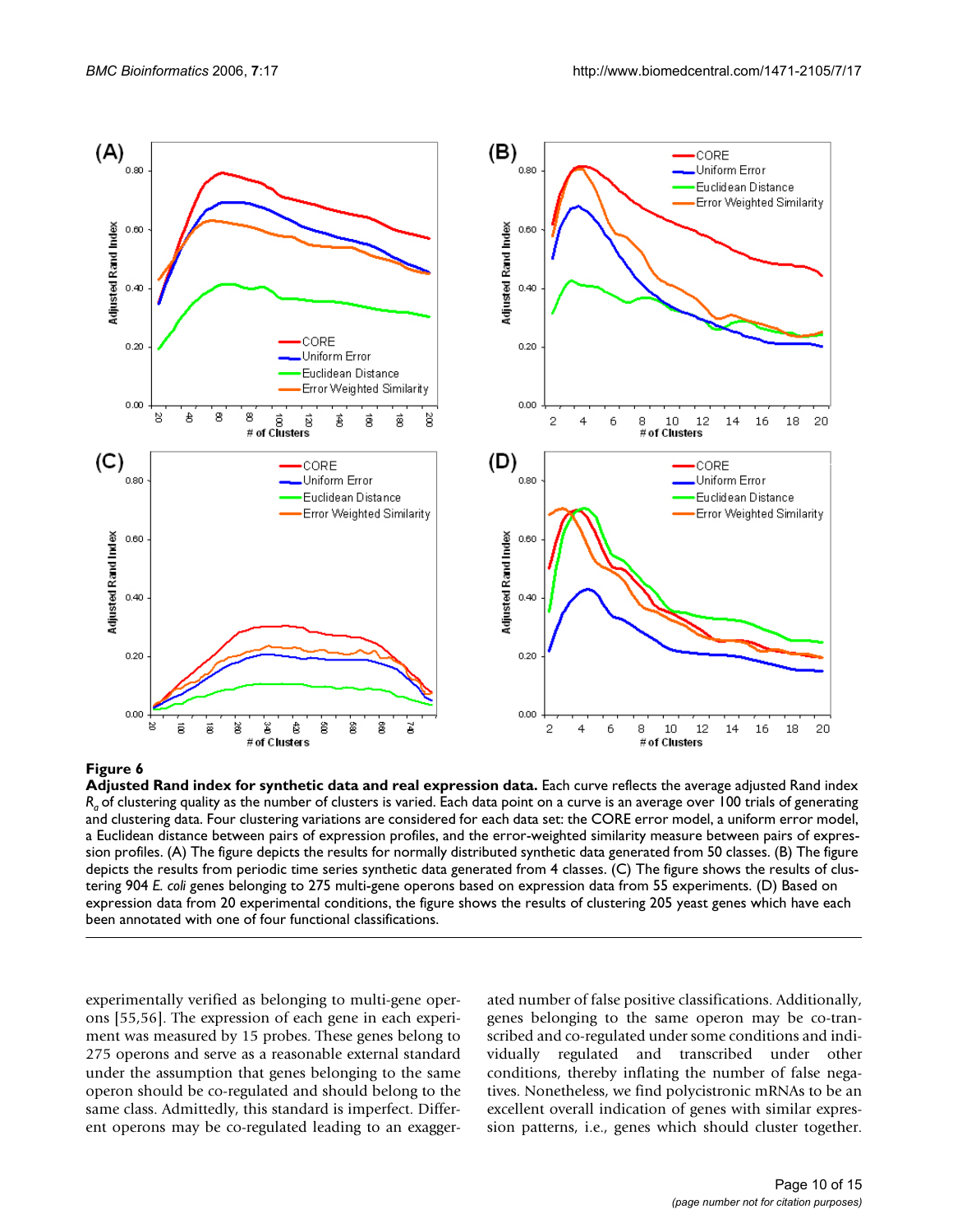Fig. (6c) illustrates the results of clustering the set of *E. coli* genes, varying the number of clusters up to 800. For this data set, the CORE model has the best performance.

As a final validation, the clustering approach was applied to a set of yeast expression data [57]. The data consists of expression measurements for 205 genes involved in galactose utilization (GAL) in *Saccharomyces cerevisiae*. Gene expression was measured with 4 replicate assays across 20 experimental conditions (20 perturbations in the GAL pathway). Each of the 205 genes has been annotated as corresponding to one of four functional classifications in the gene ontology [58]. These functional classifications serve as an external standard of classification. It is worth noting that this data set has been clustered previously [10,42]. Fig. (6d) illustrates the results of clustering the set of yeast genes using the CORE algorithm, varying the number of clusters up to 20. For this data set, the Euclidean distance measure outperforms the CORE model. Indeed, these results are consistent with those obtained in a previous study [21], namely that for particular gene expression data sets, Euclidean distance serves as a better measure, when clustering, than correlation or other measures which capture linear transformations in the data. The data sets for which the Euclidean distance may be the most appropriate measure are ratio-based gene expression data, such as the abovementioned yeast expression data (obtained from two-channel cDNA microarray experiments). In contrast, for non-ratio based gene expression data, such as the abovementioned *E. coli* expression data (obtained from single channel microarray experiments), linear transformation measures have been reported to outperform Euclidean distance measures in clustering applications [21]. In support of these findings, Fig. (6c), which is based on non-ratio style data from Affymetrix oligonucleotide array experiments, shows that the linear transformation measure outperforms the Euclidean distance measure for the single channel data set.

In all cases above, the performance of the CORE error model dominates that of the uniform error model and the error-weighed similarity measure. These results are consistent with previous work which compared the effectiveness of the error-weighted similarity measure in clustering [42]. Further investigation of these results confirmed our expectations about the model, namely that genes whose expression measurements have high error could not be assigned to clusters reliably. For these high-error genes, the distribution of distances from the gene to each cluster is relatively flat, i.e., a high error gene has nearly uniform probability of being generated from each cluster. As a result, the noisy measurements contribute less to the clustering. Since the approach considers the error for each gene in each experiment, noisy coordinates could be identified in a given gene's expression profile (i.e., for each

gene, experiments which result in higher expression measurement error). As detailed in the algorithm, the less reliable experiments contributed less to the clustering calculations. As shown in the results, this additional error information leads to improvements in clustering accuracy.

# *Choosing the number of clusters*

One of the challenges with many clustering applications is determining the correct number of clusters (i.e., the choice for the parameter *k*). The problem of choosing an appropriate number of clusters for a given data set has been reviewed by Milligan and Cooper [59] and by Gordon [60]. Several heuristics have been developed for various clustering approaches, such as the gap statistic [61] which is commonly used for heuristic clustering methods and the BIC (Bayesian Information Criterion) [62] which is commonly used for model-based methods [63,64]. The gap statistic, which compares the change in within-cluster dispersion with that expected under an appropriate reference null distribution, has been used previously with *k*means type algorithms on gene expression data sets [61], and consequently, we demonstrate that it is a useful guide to selecting an appropriate number of clusters in the context of the CORE algorithm presented in this study.

Fig. (7) shows the results of calculating the gap statistic for different numbers of clusters using the CORE algorithm for each of the four data sets. The gap statistic depends on an appropriate reference null distribution, which is generated here as described in previous work [61]. In summary, for each experimental condition, each simulated gene expression measurement from the reference distribution is generated uniformly over the range of observed values for that experimental condition. Each point along the curves in Fig. (7) represents a comparison between the within-cluster dispersion of the clustered data set, as determined by the CORE algorithm, and the average within-cluster dispersion of *B =* 100 samples of the clustered complete reference distribution, as determined by CORE. The error bars in the figure reflect the standard deviation of the gap statistic across the *B* reference distribution samples. It is important to note that the recommended value for the parameter *k* is *not* the point at which the gap statistic achieves its global maximum. Rather, it is the smallest number of clusters at which the gap statistic achieves a *local* maximum, after accounting for the error terms. Specifically, the recommended value for *k* is the smallest number of clusters, *i*, such that the gap statistic at *i* is greater than or equal to the gap statistic at *i*+1, less the estimated error of the gap statistic at *i*+1. The non-monotone behaviour of the gap statistic often indicates smaller sub-clusters within larger well-separated clusters. For each of the four data sets, the gap statistic in Fig. (7) suggests a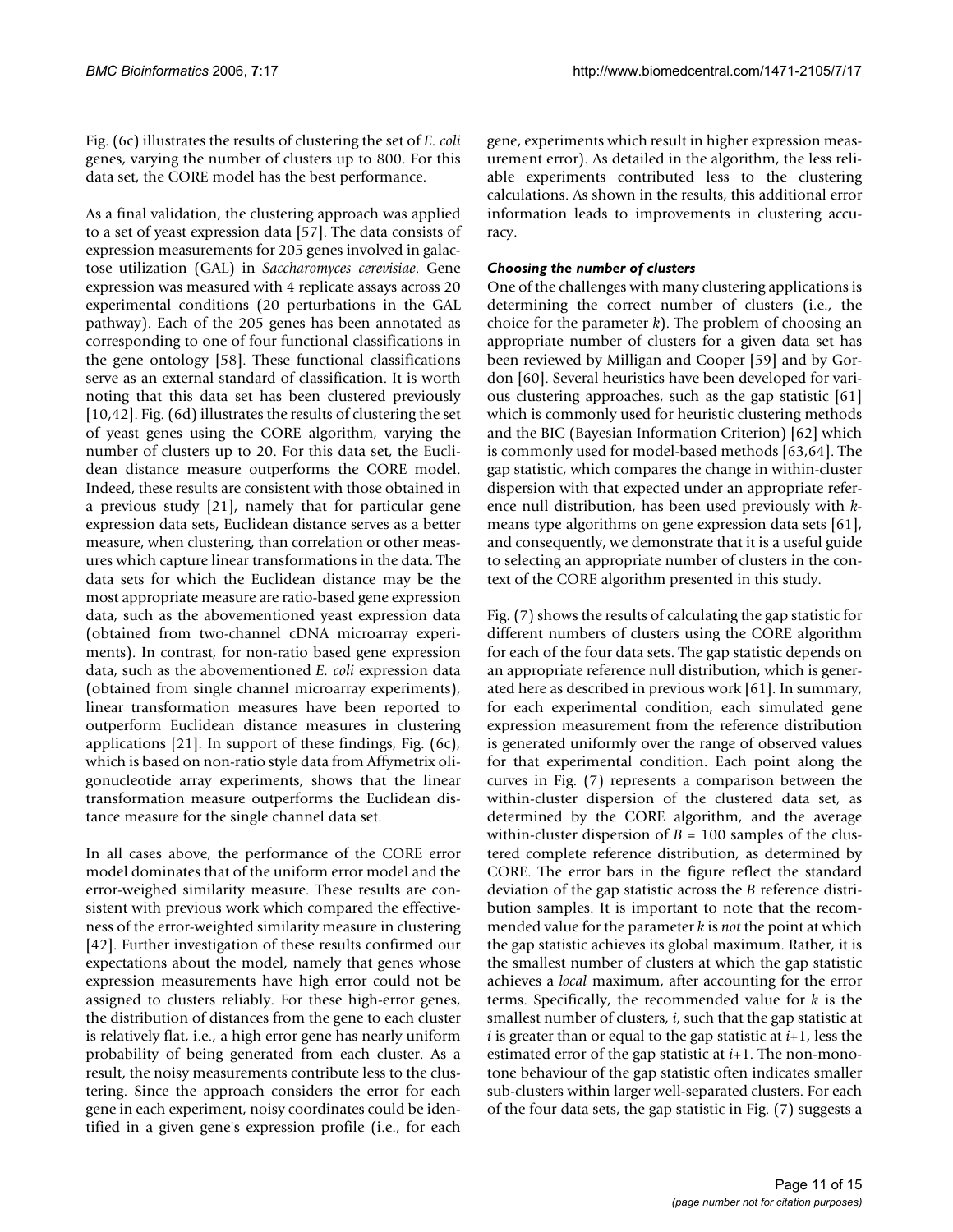

**Gap statistic for estimating the number of clusters.** The figure shows the results of calculating the gap statistic for different numbers of clusters using the CORE algorithm for each of the four data sets. Each point along the curves represents a comparison between the within-cluster dispersion of the clustered data set, as determined by the CORE algorithm, and the average within-cluster dispersion of *B* = 100 samples of a clustered complete reference distribution, as determined by CORE. Generation of the reference distribution is described in the text. The error bars in the figure reflect the standard deviation of the gap statistic across the *B* reference distribution samples. The recommended value for the parameter *k* is the smallest number of clusters, *i*, such that the gap statistic at *i* is greater than or equal to the gap statistic at *i*+1, less the estimated error of the gap statistic at *i*+1. (A) For normally distributed synthetic data generated from 50 classes, the gap statistic suggests a parameter value of *k* = 60. (B) For periodic time series synthetic data generated from 4 classes, the gap statistic suggests a parameter value of *k* = 4. (C) For 904 *E. coli* genes belonging to 275 multi-gene operons, the gap statistic suggests a parameter value of *k* = 260. (D) For 205 yeast genes which have each been annotated with one of four functional classifications, the gap statistic suggests a parameter value of *k* = 5. For each of the four data sets, the gap statistic suggests a value for the parameter *k* which is close to the number of true classes in the data set.

value for the parameter *k* which is close to the number of true classes in the data set.

# **Conclusion**

As microarray technology matures, arrays are becoming cheaper and denser. In addition, a wealth of research on statistical analysis of gene expression data encourages researchers to consider error and uncertainty in their microarray experiments, so that experiments are being performed increasingly with repeat spots per gene per chip and with repeat experiments. The additional information provided by replicate gene expression measurements is a valuable asset in effective clustering. Gene expression profiles with high standard errors, as determined from repeat measurements, may be unreliable and may fit with many clusters, whereas gene expression pro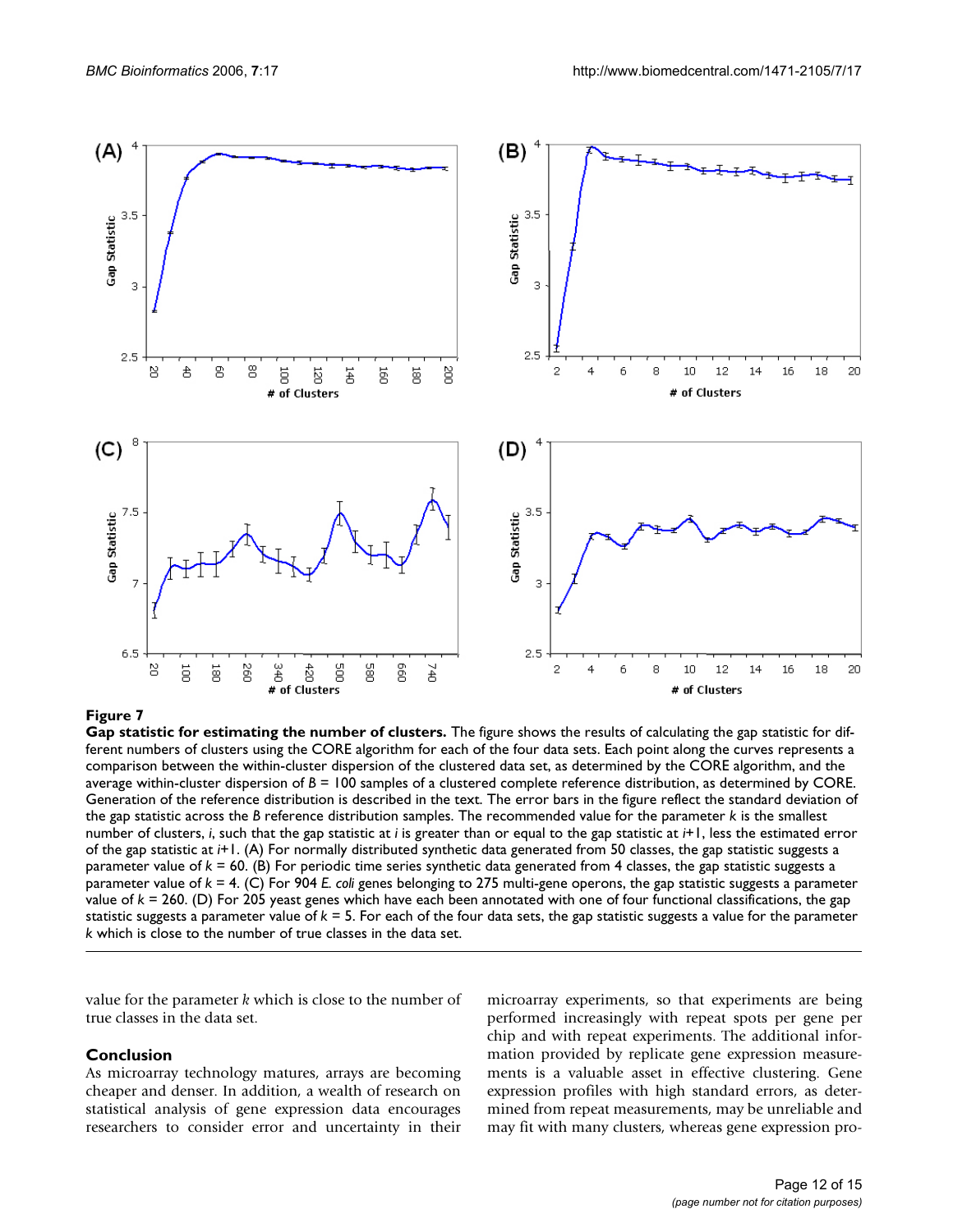files with low standard errors can be clustered with higher specificity. A novel clustering approach (CORE) is presented which incorporates measurement error information for gene expression data. The performance of CORE is validated using statistical measures on both synthetic and real gene expression data sets. The results indicate that the inclusion of error information can lead to significant improvements in clustering accuracy as well as decreased sensitivity to noise in the underlying data. All results, as well as the expression data sets are available as supplemental material.

# **Methods**

# *Non-differentially expressed genes*

Throughout a set of gene expression experiments, a substantial number of genes may display nearly constant expression patterns across all conditions. Often this is the result of the genes' lack of differential expression under the assayed conditions. In particular, at very low expression levels, the ratio of measurement error to expression value is relatively high. However, since most clustering approaches use expression *patterns* (direction and shape as opposed to magnitude) to cluster, these non-differentially expressed genes with proportionally high error can heavily bias clustering results. To account for these genes, a preprocessing phase is performed of removing any genes demonstrating constant expression across the assayed experiments. These genes are identified by calculating, for each gene *i*, the distance of its expression profile from a constant expression pattern

$$
\min_{\gamma_i} \sum_{j=1}^m \left( \frac{g_{ij} - \gamma_i}{\sigma_{ij}} \right)^2.
$$
 (8)

Thus, a distribution is obtained, for the *n* genes, of the distance of the expression profiles from a constant expression pattern. By comparing this distribution to a Chisquared distribution with *m*-ldegrees of freedom, any genes whose expression patterns are sufficiently close to constant (below some threshold) can be identified and removed prior to clustering.

# *Data sets*

Two types of data are used to assess the performance of the clustering approach. Synthetic data is useful because the *classes* from which each gene expression profile is generated are known exactly, and thus, the results can easily be assessed. Real expression data sets are more relevant, yet it is often difficult to assess these clustering results because there are limited external evaluation criteria for true *classes* of genes.

#### *Synthetic expression data*

Two methods are employed for generating synthetic expression data which capture much of the variability and error of real gene expression data. In the first method, an expression profile  $\alpha$  for each of  $k$  classes is initially generated. The expression profiles are vectors chosen uniformly at random from the unit hypercube in *m* dimensional space. For each of *n* genes, one of the *k* classes is randomly chosen, and using the expression profile *a* for the chosen class, the expression value  $g_{ij}$  for gene *i* in experiment *j* is determined as  $g_{ij} = \beta_i \alpha_j + \gamma_i + \varepsilon_{ij}$  where  $\beta_i$  and  $\gamma_i$  are chosen uniformly at random. The error  $\varepsilon_{ij}$  is randomly selected from *N*(0,  $\sigma_{ji}^2$ ). The standard error values  $\sigma_{ij}$  for each component *j* of  $g_i$  are chosen from the following Chisquared distribution,

$$
\tau \sqrt{\frac{1}{\omega} \chi_{\omega}^2} \tag{9}
$$

where  $\omega$  indicates the degrees of freedom (corresponding to the number of repeat expression measurements per gene) and  $\tau$  is a scaling parameter. The Chi-squared distribution is an appropriate choice for independent error terms which are normally distributed.

In the second method, an expression profile *a* for each of the *k* classes is generated such that the expression profiles emulate periodic time series data. For the z<sup>th</sup> class,  $1 \le z \le$ *k*, an expression profile  $\alpha(z)$  corresponding to a sine wave for the class is generated. Each class's expression profile (i.e., sampled sine wave) is determined uniquely according to the following function  $\alpha_j(z) = \sin(2n^*(z/k + 3j/m))$ . The *z/k* term determines the unique shift (along the abscissa) of each sine function. Since *j* represents one of the *m* experiments,  $1 \le j \le m$ , the term  $3j/m$  indicates that the experimental coordinates of the expression profile are sampled uniformly from the sine function over 3 periods. For each of *n* genes, one of the *k* classes is randomly chosen, and using the expression profile  $\alpha$  for the chosen class, the expression value  $g_{ij}$  for gene  $i$  in experiment  $j$  is determined as  $g_{ij} = \beta_i \alpha_j + \gamma_i + \varepsilon_{ij}$  where  $\beta_i$  and  $\gamma_i$  are chosen uniformly at random. The error  $\varepsilon_{ij}$  is randomly selected from *N*(0,  $\sigma_{ji}^2$  ). The variances  $\sigma_{ji}^2$  for each component *j* of *gi* are sampled from the inverse gamma distribution which approximates the error components of the yeast expression data set [57].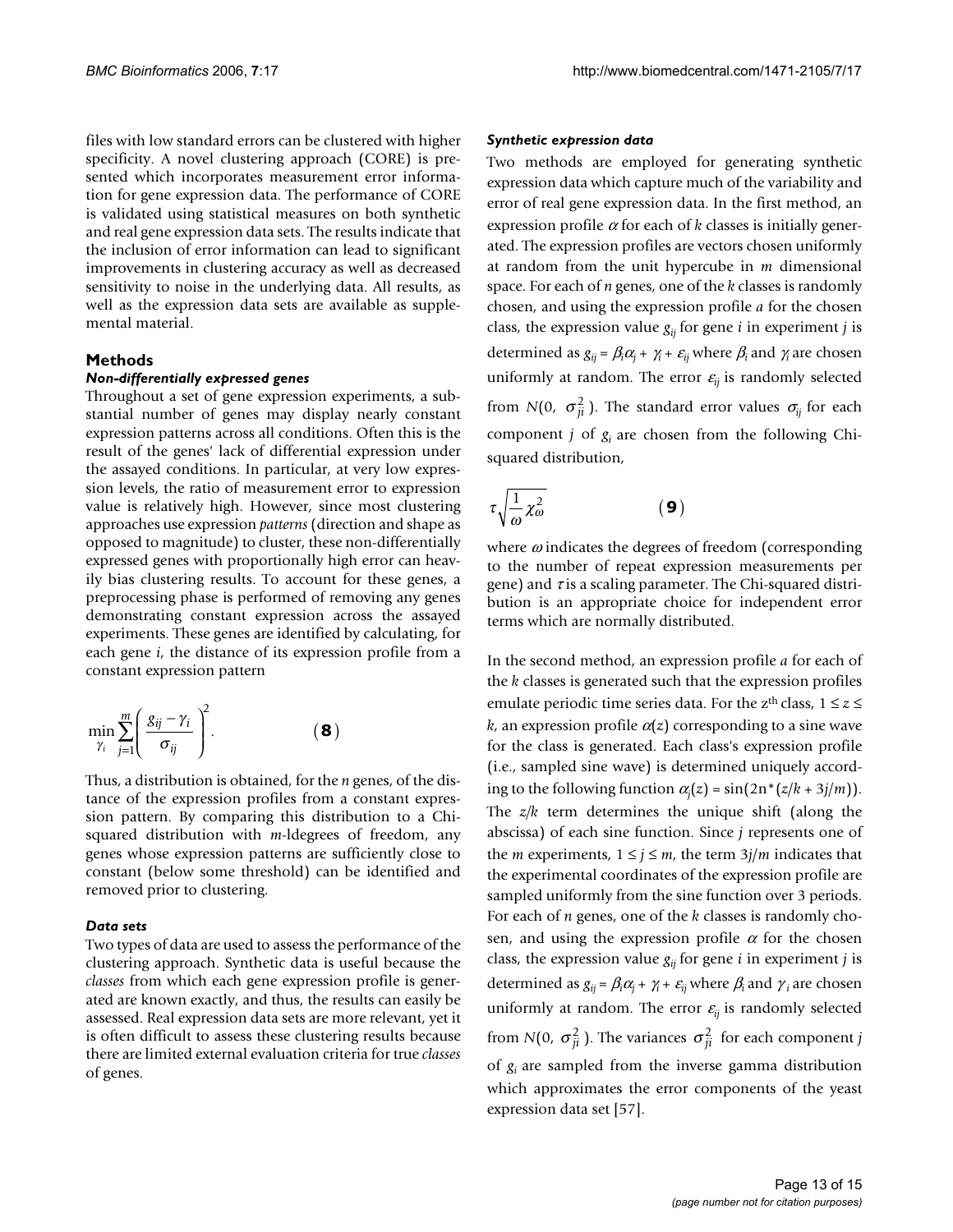## *Real expression data*

Two sets of real expression data are employed, one from Affymetrix oligonucleotide microarrays assaying expression of *E. coli* genes and the second from cDNA microarrays assaying expression of yeast genes. The first set of expression data consists of results from 55 experiments under a battery of different conditions [[65](#page-14-0)-68]. Typically, each *E. coli* gene is assayed with 15 probes. A detailed description of the array design has been described elsewhere [[65](#page-14-0)], and the raw data is available from a public repository [69]. The expression values and corresponding standard errors are calculated using the expectation-maximization approach of Li and Wong [31] and are available as supplemental material. This data set is appropriate for two reasons. First, the data contains repeat measurements for each gene, which provides standard error estimates. As researchers are placing increasing emphasis on designing reproducible array experiments with suitable error models, replicate measurements are becoming more common. Second, we develop an external evaluation criterion for this data set which allows validation of the clustering results. Developing evaluation metrics for clustering real expression data is often challenging because there is rarely a *gold standard* indicating which genes should cluster together and which genes should be in different clusters. In order to validate the approach on the *E. coli* data, RegulonDB [55] and EcoCyc [56] were queried to identify 904 genes which have identifiable (non-constant) expression profiles and which have been experimentally verified as belonging to multi-gene operons. These genes belong to 275 operons and serve as a reasonable external standard under the assumption that genes expressed as part of the same polycistronic mRNA should be co-regulated and should belong to the same *class*.

The second set of data consists of expression measurements from 80 experiments corresponding to 20 perturbations of the galactose utilization pathway in *Saccharomyces cerevisiae*, assayed in quadruplicate [57]. Each of the yeast genes has been annotated as corresponding to one of four functional classifications in the gene ontology [58]. The functional classifications serve as the external standard of classification.

# **References**

- 1. Eisen MB, Spellman PT, Brown PO, Botstein D: **[Cluster analysis](http://www.ncbi.nlm.nih.gov/entrez/query.fcgi?cmd=Retrieve&db=PubMed&dopt=Abstract&list_uids=9843981) [and display of genome-wide expression patterns.](http://www.ncbi.nlm.nih.gov/entrez/query.fcgi?cmd=Retrieve&db=PubMed&dopt=Abstract&list_uids=9843981)** *Proc Natl Acad Sci USA* 1998, **95(25):**14863-14868.
- 2. Tavazoie S, Hughes JD, Campbell MJ, Cho RJ, Church GM: **[System](http://www.ncbi.nlm.nih.gov/entrez/query.fcgi?cmd=Retrieve&db=PubMed&dopt=Abstract&list_uids=10391217)[atic determination of genetic network architecture.](http://www.ncbi.nlm.nih.gov/entrez/query.fcgi?cmd=Retrieve&db=PubMed&dopt=Abstract&list_uids=10391217)** *Nat Genet* 1999, **22(3):**281-285.
- Hartuv E, Schmitt A, Lange J, Meirer-Ewert S, Lehrach H, Shamir R: **An algorithm for clustering cDNAs for gene expression analysis.** *Proceedings for the Third Annual International Conference on Research in Computational Molecular Biology* 1999:188-197.
- 4. Tamayo P, Slonim D, Mesirov J, Zhu Q, Kitareewan S, Dmitrovsky E, Lander ES, Golub TR: **[Interpreting patterns of gene expression](http://www.ncbi.nlm.nih.gov/entrez/query.fcgi?cmd=Retrieve&db=PubMed&dopt=Abstract&list_uids=10077610) [with self-organizing maps: methods and application to](http://www.ncbi.nlm.nih.gov/entrez/query.fcgi?cmd=Retrieve&db=PubMed&dopt=Abstract&list_uids=10077610)**

**[hematopoietic differentiation.](http://www.ncbi.nlm.nih.gov/entrez/query.fcgi?cmd=Retrieve&db=PubMed&dopt=Abstract&list_uids=10077610)** *Proc Natl Acad Sci USA* 1999, **96(6):**2907-2912.

- 5. Dasgupta A, Raftery AE: **Detecting features in spatial point processes with clutter via model-based clustering.** *Journal of the American Statistical Association* 1998, **93:**294-302.
- 6. Ramoni MF, Sebastiani P, Kohane IS: **Cluster analysis of gene expression dynamics.** *Proc Natl Acad Sci USA* 2001, **99:**9121-9126.
- 7. Yeung KY, Fraley C, Murua A, Raftery AE, Ruzzo WL: **[Model-based](http://www.ncbi.nlm.nih.gov/entrez/query.fcgi?cmd=Retrieve&db=PubMed&dopt=Abstract&list_uids=11673243) [clustering and data transformations for gene expression](http://www.ncbi.nlm.nih.gov/entrez/query.fcgi?cmd=Retrieve&db=PubMed&dopt=Abstract&list_uids=11673243) [data.](http://www.ncbi.nlm.nih.gov/entrez/query.fcgi?cmd=Retrieve&db=PubMed&dopt=Abstract&list_uids=11673243)** *Bioinformatics* 2001, **17(10):**977-987.
- 8. McLachlan GJ, Bean RW, Peel D: **[A mixture model-based](http://www.ncbi.nlm.nih.gov/entrez/query.fcgi?cmd=Retrieve&db=PubMed&dopt=Abstract&list_uids=11934740) [approach to the clustering of microarray expression data.](http://www.ncbi.nlm.nih.gov/entrez/query.fcgi?cmd=Retrieve&db=PubMed&dopt=Abstract&list_uids=11934740)** *Bioinformatics* 2002, **18:**413-422.
- 9. Ghosh D, Chinnaiyan AM: **[Mixture modeling of gene expression](http://www.ncbi.nlm.nih.gov/entrez/query.fcgi?cmd=Retrieve&db=PubMed&dopt=Abstract&list_uids=11847075)** [data from microarray experiments.](http://www.ncbi.nlm.nih.gov/entrez/query.fcgi?cmd=Retrieve&db=PubMed&dopt=Abstract&list_uids=11847075) **18:**275-286.
- 10. Medvedovic M, Yeung KY, Bumgarner RE: **[Bayesian Mixture](http://www.ncbi.nlm.nih.gov/entrez/query.fcgi?cmd=Retrieve&db=PubMed&dopt=Abstract&list_uids=14871871) [Model Based Clustering of Replicated Microarray Data.](http://www.ncbi.nlm.nih.gov/entrez/query.fcgi?cmd=Retrieve&db=PubMed&dopt=Abstract&list_uids=14871871)** *Bioinformatics* 2004, **20:**1222-1232.
- 11. Mateos A, Dopazo J, Jansen R, Tu Y, Gerstein M, Stolovizky G: **[Sys](http://www.ncbi.nlm.nih.gov/entrez/query.fcgi?cmd=Retrieve&db=PubMed&dopt=Abstract&list_uids=12421757)[tematic learning of gene functional classes from DNA array](http://www.ncbi.nlm.nih.gov/entrez/query.fcgi?cmd=Retrieve&db=PubMed&dopt=Abstract&list_uids=12421757) [expression data by using multilayer perceptrons.](http://www.ncbi.nlm.nih.gov/entrez/query.fcgi?cmd=Retrieve&db=PubMed&dopt=Abstract&list_uids=12421757)** *Genome Res* 2002, **12:**1703-1715.
- 12. Brown MPS, Grundy WN, Lin D, Cristianini N, Sugnet C, Furey TS, Ares M, Haussler D: **[Knowledge-based analysis of microarray](http://www.ncbi.nlm.nih.gov/entrez/query.fcgi?cmd=Retrieve&db=PubMed&dopt=Abstract&list_uids=10618406) [gene expression data using support vector machines.](http://www.ncbi.nlm.nih.gov/entrez/query.fcgi?cmd=Retrieve&db=PubMed&dopt=Abstract&list_uids=10618406)** *Proc Natl Acad Sci USA* 2000, **97:**262-267.
- 13. Qu Y, Xu S: **[Supervised cluster analysis for microarray data](http://www.ncbi.nlm.nih.gov/entrez/query.fcgi?cmd=Retrieve&db=PubMed&dopt=Abstract&list_uids=15044244) [based on multivariate Gaussian mixture.](http://www.ncbi.nlm.nih.gov/entrez/query.fcgi?cmd=Retrieve&db=PubMed&dopt=Abstract&list_uids=15044244)** *Bioinformatics* 2004, **20(12):**1905-1913.
- 14. Basu S, Bilenko M, Mooney RJ: **A probabilistic framework for semi- supervised clustering.** *Proceedings of the Tenth ACM SIGKDD International Conference on Knowledge Discovery and Data Mining* 2004:59-68.
- 15. Wagstaff K, Cardie C, Rogers S, Schrodl S: **Constrained k-means clustering with background knowledge.** *Proceedings of the Eighteenth International Conference on Machine Learning* 2001:577-584.
- 16. Basu S, Banerjee A, Mooney R: **Semi-supervised clustering by seeding.** *Proceedings of the Eighteenth International Conference on Machine Learning* 2002:19-26.
- 17. Bradley PS, Fayyad UM: **Refining initial points for k-means clustering.** *Proceedings of the Eighteenth International Conference on Machine Learning* 1998:91-99.
- 18. Girolani M: **Mercer kernel based clustering in feature space.** *IEEE Transactions on Neural Networks* 2002, **13(3):**780-784.
- 19. Zha H, He X, Ding C, Gu M, Simon H: **Spectral relaxation for kmeans clustering.** *Advances in Neural Information Processing Systems* 2001:1057-1064.
- 20. Dhillon I, Modha D: **Concept decompositions for large sparse text data using clustering.** *Machine Learning Journal* 2001, **42(1):**143-175.
- 21. Gibbons FD, Roth FP: **[Judging the quality of gene expression](http://www.ncbi.nlm.nih.gov/entrez/query.fcgi?cmd=Retrieve&db=PubMed&dopt=Abstract&list_uids=12368250)[based clustering methods using gene annotation.](http://www.ncbi.nlm.nih.gov/entrez/query.fcgi?cmd=Retrieve&db=PubMed&dopt=Abstract&list_uids=12368250)** *Genome Res* 2002, **12(10):**1574-1581.
- 22. Tseng GS, Oh MK, Rohlin L, Liao JC, Wong WH: **Issues in cDNA microarray analysis: quality filtering, channel normalization, models of variations and assessment of gene effects.** *Nucleic Acids Res* 2001, **12:**2549-2557.
- 23. Kuo WP, Jenssen TK, Butte AJ, Ohno-Machado L, Kohane IS: **[Anal](http://www.ncbi.nlm.nih.gov/entrez/query.fcgi?cmd=Retrieve&db=PubMed&dopt=Abstract&list_uids=11934739)[ysis of matched mRNA measurements from two different](http://www.ncbi.nlm.nih.gov/entrez/query.fcgi?cmd=Retrieve&db=PubMed&dopt=Abstract&list_uids=11934739) [microarray technologies.](http://www.ncbi.nlm.nih.gov/entrez/query.fcgi?cmd=Retrieve&db=PubMed&dopt=Abstract&list_uids=11934739)** *Bioinformatics* 2002, **18:**405-412.
- 24. Brody JP, Williams BA, Wold BJ, Quake SR: **[Significance and sta](http://www.ncbi.nlm.nih.gov/entrez/query.fcgi?cmd=Retrieve&db=PubMed&dopt=Abstract&list_uids=12235357)[tistical errors in the analysis of DNA microarray data.](http://www.ncbi.nlm.nih.gov/entrez/query.fcgi?cmd=Retrieve&db=PubMed&dopt=Abstract&list_uids=12235357)** *Proc Natl Acad Sci USA* 2002, **99(20):**12975-12978.
- 25. Coombes KR, Highsmith WE, Krogmann TA, Baggerly KA, Stivers DN, Abruzzo LV: **[Identifying and quantifying sources of varia](http://www.ncbi.nlm.nih.gov/entrez/query.fcgi?cmd=Retrieve&db=PubMed&dopt=Abstract&list_uids=12323099)[tion in microarray data using high-density cDNA membrane](http://www.ncbi.nlm.nih.gov/entrez/query.fcgi?cmd=Retrieve&db=PubMed&dopt=Abstract&list_uids=12323099) [arrays.](http://www.ncbi.nlm.nih.gov/entrez/query.fcgi?cmd=Retrieve&db=PubMed&dopt=Abstract&list_uids=12323099)** *J Comput Biol* 2002, **9(4):**655-669.
- 26. McShane LM, Radmacher MD, Freidlin B, Yu R, Li MC, Simon R: **[Methods for assessing reproducibility of clustering patterns](http://www.ncbi.nlm.nih.gov/entrez/query.fcgi?cmd=Retrieve&db=PubMed&dopt=Abstract&list_uids=12424117) [observed in analyses of microarray data.](http://www.ncbi.nlm.nih.gov/entrez/query.fcgi?cmd=Retrieve&db=PubMed&dopt=Abstract&list_uids=12424117)** *Bioinformatics* 2002, **18(11):**1462-1469.
- 27. Golub TR, Slonim DK, Tamayo P, Huard C, Gaasenbeek M, Mesirov JP, Coller H, Loh ML, Downing JR, Caligiuri MA, *et al.*: **[Molecular](http://www.ncbi.nlm.nih.gov/entrez/query.fcgi?cmd=Retrieve&db=PubMed&dopt=Abstract&list_uids=10521349) [classification of cancer: class discovery and class prediction](http://www.ncbi.nlm.nih.gov/entrez/query.fcgi?cmd=Retrieve&db=PubMed&dopt=Abstract&list_uids=10521349)**